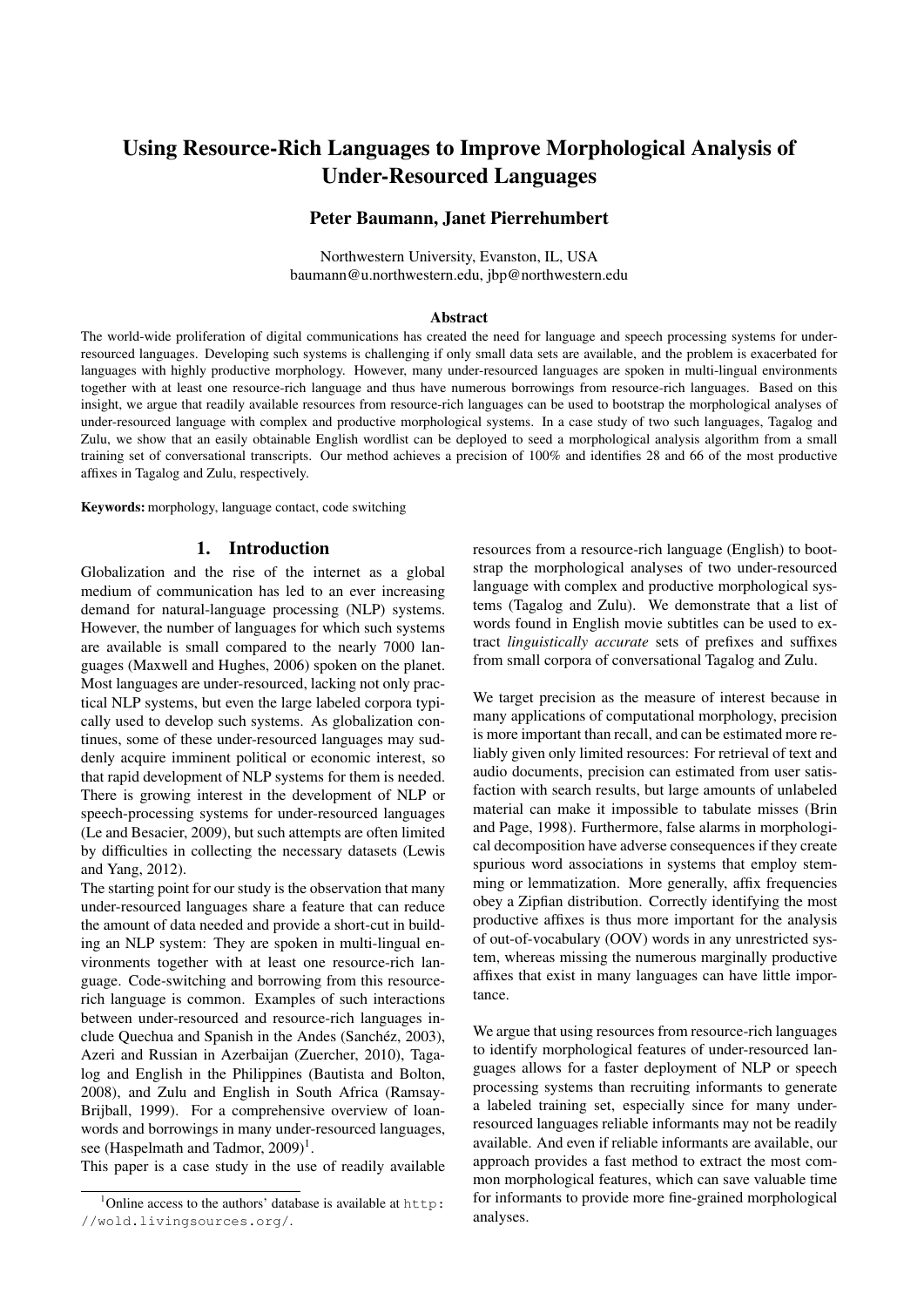# 2. Morphological Analysis and Related Work

For morphologically impoverished languages like English, words may serve as the most practical approximation to morphemes (Church, 2005). However, this is not feasible for morphologically rich languages like Tagalog or Zulu, in which the productive recombination of morphemes means that vocabularies derived from training materials offer poor coverage of new materials. Given observed vocabularies in the range of 50,000 to 70,000 words, Kurimo et al. (2006) report OOV rates in previously unseen materials that are an order of magnitude higher for Finnish, Estonian, and Turkish than for English (see also section 3.2.).

When developing systems for languages with rich morphology from limited resources, morphological analysis becomes indispensable. In addition, morphological information has proven useful in information retrieval (Schulz et al., 2002), in determining semantic relationships between words (Namer and Zweigenbaum, 2004) or in improving language models for large-vocabulary continuous-speech recognition (El-Desoky et al., 2009; El-Desoky Mousa et al., 2012) and machine translation (El Kholy and Habash, 2012).

#### 2.1. Unsupervised Morphological Analysis

While classic approaches to morphological analysis require labelled training sets, recent work in morphological analysis has been focused on unsupervised methods, which do not require any expert knowledge or labeled data (Goldsmith, 2001; Monson et al., 2004; Bernhard, 2006; Dasgupta and Ng, 2007). These algorithms try to identify recurrent string patterns to derive a morpheme lexicon, which is optimal in some sense. One such system is *Morfessor* (Creutz and Lagus, 2007), which is based on the minimumdescription-length principle, and tries to find a lexicon of morphemes that is both accurate and minimal, and captures concatenative morphological processes of affixation and compounding using a hidden-Markov model over sequences of prefixes, stems and suffixes. While Morfessor derives its lexicon of morphemes in one single optimization procedure, other systems (Bernhard, 2006; Dasgupta and Ng, 2007) follow a multi-stage approach, in which prefixes and suffixes are identified in a first stage. This set of affixes is then used to identify potential stems, which are in turn used to obtain a segmentation of all words in the corpus. Despite their conceptual differences, both approaches were implemented in systems that were both among the top performers in the MorphoChallenge (Kurimo et al., 2009), a competition of unsupervised algorithms for morphological learning.

Our approach to morphological analysis is related to those described in (Bernhard, 2006; Dasgupta and Ng, 2007), as it is a multi-stage system that begins by finding affixes. However, we do not identify potential affixes in a fully unsupervised manner, but use one additional resource: an English word list. Through this multi-lingual approach we expect to achieve higher precision than fully unsupervised systems can normally attain. However, it should be emphasized that our method does not require any labeled data, neither in the target languages (Tagalog and Zulu) nor in English, so that it is much closer to an unsupervised method than to a semi-supervised one.

#### 2.2. Multilingual Morphological Analysis

Multilingual resources can significantly improve morphological analysis in under-resourced languages by using large labelled data in one language and a method to project labels from one language to another. This method can be applied to learn Arabic morphology based on an English stemmer and a small parallel training corpus (Rogati et al., 2003). For two languages within the same language family, it is even possible to dispense with the parallel training set and exploit similar distributional patterns across relate language to obtain morpho-syntactic annotations in one language based on labelled data in another (Hana et al., 2004; Feldman and Hana, 2010). Finally, parallel data sources have been shown to improve the performance of unsupervised methods in both languages, as in the case of parallel morphological analysis of Arabic and Hebrew (Snyder and Barzilay, 2008).

While all these approaches are similar in spirit to the method reported here, they crucially rely on either labelled data sets in one language or (at least small) parallel corpora between two languages. Our approach does require such structured data. Instead we will show that a simple English word list can be used to obtain a morphological analysis of two under-resourced languages (Tagalog and Zulu), requiring only small data sets in those languages.

## 3. Case Study

# 3.1. Languages

Tagalog (Filipino), an Austronesian language, is the national language of the Philippines. It has rich morphology which is mainly expressed through prefixes, but it also shows suffixation, infixation, and reduplication (Schachter and Otanes, 1983). Due to the colonial history of the Philippines, Tagalog has a large number of loan words from Spanish and more recently from English. These words participate in the morphological system of Tagalog (Bautista and Bolton, 2008). While the Spanish loan words have undergone spelling changes, loan words from English retain their English spelling, as illustrated in (1).

| (1) | a.          | $pinag + swimming + an$       |  |  |  |  |
|-----|-------------|-------------------------------|--|--|--|--|
|     |             | $prefix + stem$<br>$+$ suffix |  |  |  |  |
|     | b.          | $nag$ + feedback              |  |  |  |  |
|     |             | $prefix + stem$               |  |  |  |  |
|     | $c_{\cdot}$ | $interview + hin$             |  |  |  |  |
|     |             | $stem$ + suffix               |  |  |  |  |
|     |             |                               |  |  |  |  |

Zulu (isiZulu), a Bantu language, is one of the major languages of South Africa. It is an agglutinating language with a rich inventory of prefixes and suffixes. Like Tagalog, Zulu has a large number of English loan words, which participate in the morphological system of Zulu, but have retained their English spelling, as illustrated in (2)

| (2) | a. |  | $uku + understand + a$   |                                    |
|-----|----|--|--------------------------|------------------------------------|
|     |    |  | $prefix + stem + suffix$ |                                    |
|     |    |  | b. $uya + complain + er$ |                                    |
|     |    |  |                          | $prefix + stem + suffix (English)$ |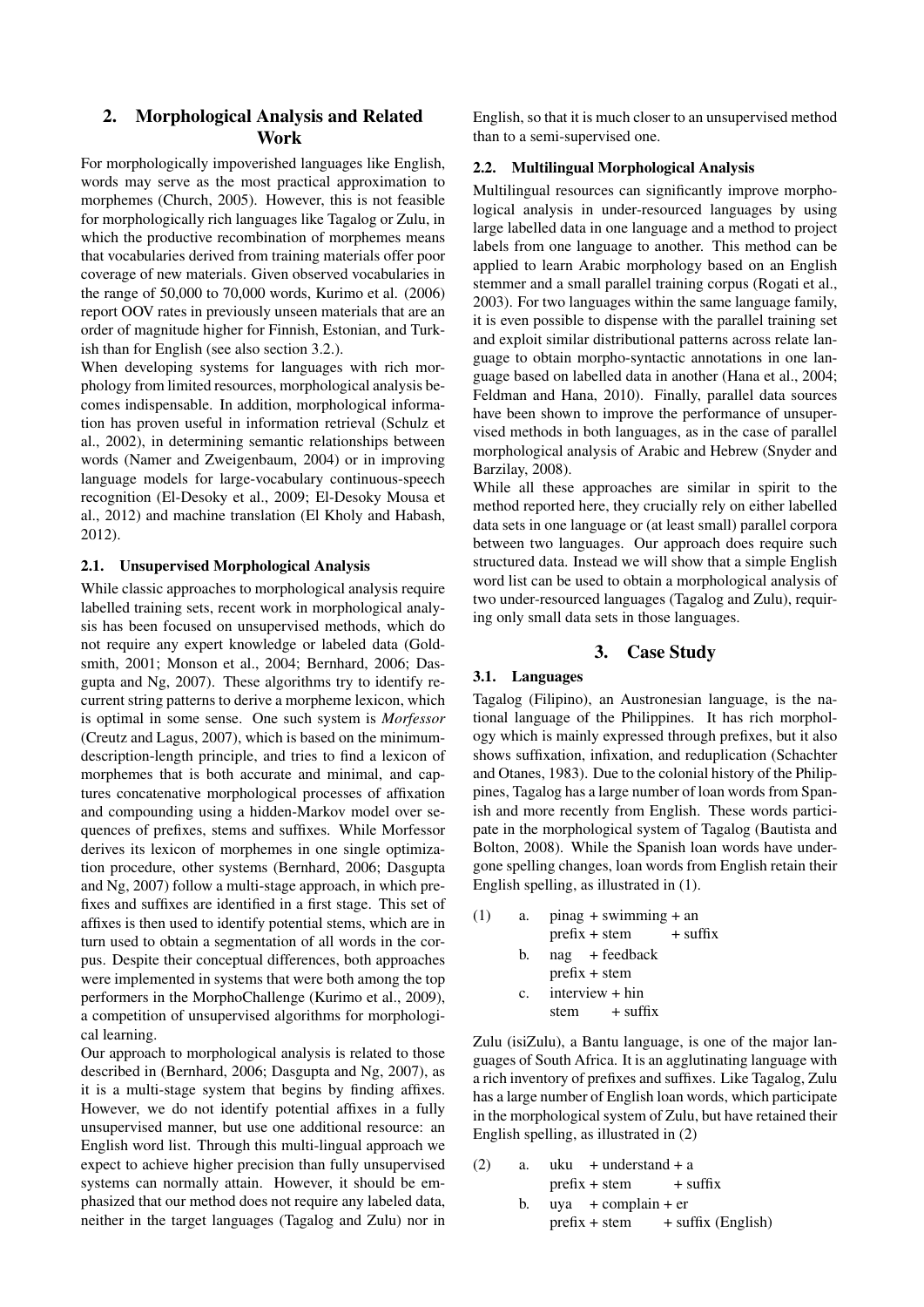The fact that the most recent borrowings are not yet integrated into the orthographical system of the host language is not restricted to Tagalog and Zulu, but a rather common phenomenon, which can even be observed in languages with highly standardized orthographies like German or French, where English loan words retain their original spelling. This particular situation makes it feasible to directly use a list of English words to identify Tagalog or Zulu affixes.

#### 3.2. Data

The data for our experiments are simple word lists. The lists of Tagalog and Zulu words were compiled from transcripts of 80 hours of Tagalog and Zulu telephone dialogues, respectively, provided by the IARPA Babel Program (Full Language Packs of Tagalog language collection release *IARPA-babel106-v0.2g* and Zulu language collection release *IARPA-babel206b-v0.1e*; see Acknowledgments). The transcripts have the size of around 522*,* 000 word tokens for Tagalog and around 345*,* 000 for Zulu, and the final word list used in our experiment contain 16*,* 655 unique word types for Tagalog and 54*,* 009 word types for Zulu.

As an illustration of the differences in vocabulary growth between Zulu, Tagalog and English, Figure 1 shows the number of word types for different numbers of word tokens. The English data is taken from Switchboard (Godfrey and Holliman, 1997).



Figure 1: Type counts over token counts for Zulu, Tagalog, and English (Switchboard)

The English word list was compiled from opensubtitles.org2. This list was used because movie dialogues provide a sample of informal language. The word list contains all English words which occurred more than 30 times in movie subtitles. From this list, we excluded all words shorter than four characters, leaving a total of 46*,* 862 word types.

#### 3.3. Method

Like many other methods (Monson et al., 2004; Bernhard, 2006; Dasgupta and Ng, 2007) in computational morphology, our algorithm operates at the level of word types and takes an English word list (EL) and word list of the target language (TL, Tagalog or Zulu) as inputs.

Since English loan words in participate in the Tagalog/Zulu morphological system, elements that precede or follow an identifiable English word are potential prefixes or suffixes, and so in a first step potential affixes are identified by searching for English words as substrings of words in TL. To reduce the likelihood of finding English affixes and to improve performance, both word lists are sorted by length in decreasing order.

However, some matches between English and Tagalog or Zulu matches are coincidental, and so in a second step all potential affixes, which occurred more than once, are validated against all TL words, for which the first step did not yield a hit. We assume that an affix is only valid if stripping it off a word yields other valid word forms (potentially stems) and if some number *w* of these word forms can be found in the corpus. The ratio of *w* over the total number of occurrences *a* of a given affix in the corpus is logarithmically proportional to the mutual information between a potential affix and the set of attested word forms containing that affix, thus yielding a measure of association strength between affixes and attested word forms (Church and Hanks, 1990).

Since languages vary in the extent to which stripping an affix yields a valid word, a threshold for  $\frac{w}{a}$  can only be determined in relation to the distribution of  $\frac{\dddot{w}}{a}$  for all the affix candidates (Kilgarriff, 2009; Kilgarriff, 2005). For both languages, the distribution of  $\frac{w}{a}$  was bimodal, with a valley of frequency zero falling between the two modes. Setting a decision threshold at this location provided a straightforward way to separate valid affixes, which have high mutual information with attested forms, from invalid affixes. As an example, Figure 2 shows the distribution of the ratio  $\frac{w}{a}$  for Tagalog prefixes and the decision threshold.



Figure 2: Distribution of the ratio  $\frac{w}{a}$  for Tagalog prefixes. The vertical line marks the decision boundary.

The following pseudo-code presents a summary of our

<sup>&</sup>lt;sup>2</sup> Available at http://invokeit.wordpress.com/ frequency-word-lists/.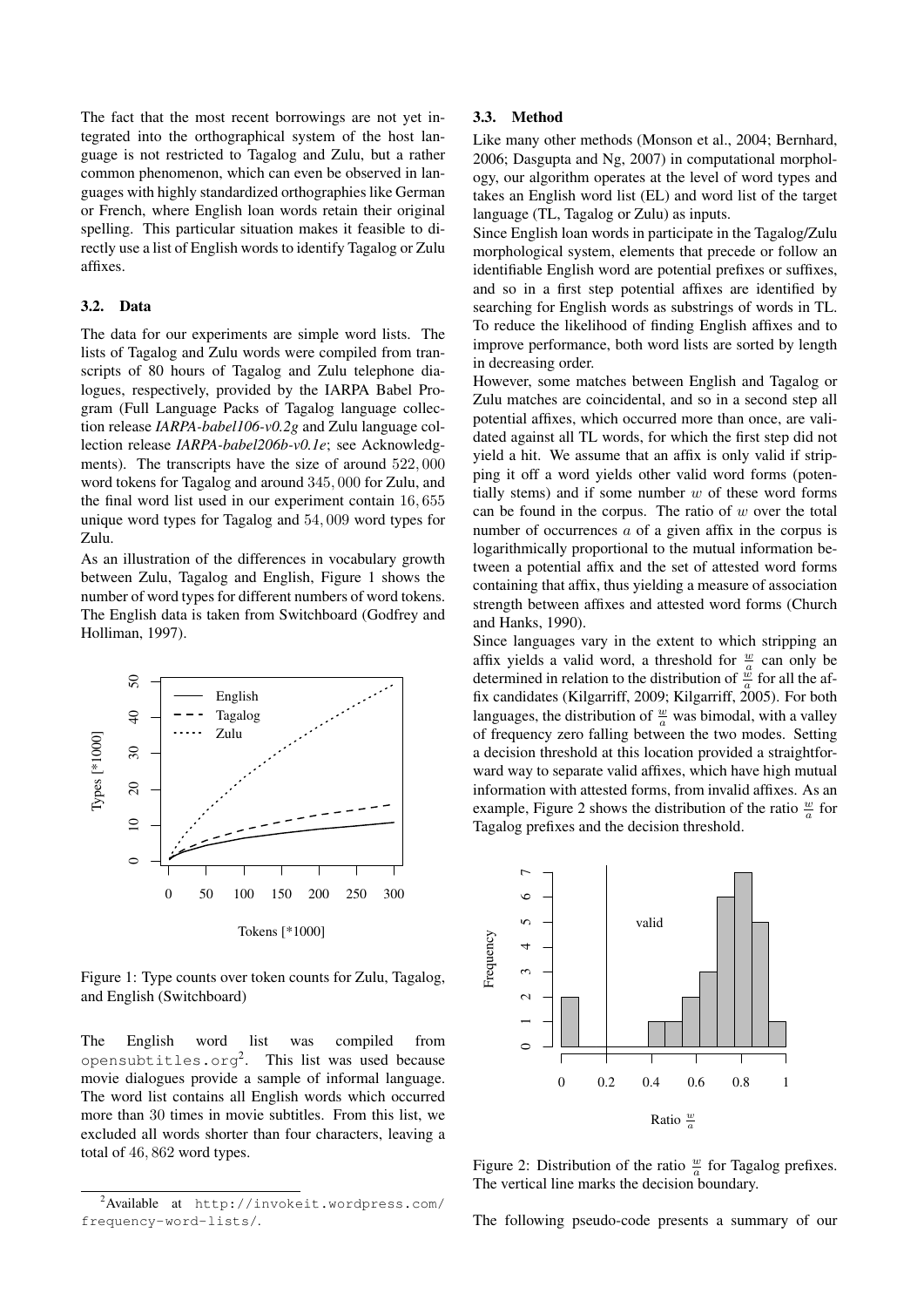method:

- 0. Order EL and TL by length (in decreasing order)
- 1. Find potential affixes:

for all words in TL do

- *•* if word contains any element from EL as a substring:
	- split word around substring
	- add prefix to list of potential prefixes
	- add suffix to list of potential suffixes
	- remove word from TL

2. Validate potential affixes:

for all potential prefixes and suffixes do

- $w \leftarrow$  count how often prefix (suffix) occurs as a prefix (suffix) in TL and resulting stem is a word in TL
- $a \leftarrow$  count how often prefix (suffix) occurs as a prefix (suffix) in TL

## 3.4. Results

#### 3.4.1. Tagalog

For Tagalog, our method identified four suffixes (4) and 24 prefixes (3). We checked the affixes against a Tagalog reference grammar (Schachter and Otanes, 1983) and found that all identified prefixes can appear as Tagalog prefixes: the 20 prefixes in (3-a) are inflectional prefixes and serve to express different forms of grammatical aspect and focus; the single prefix in (3-b) is a derivational prefix to express politeness; the prefixes in (3-c) are the infix *-in-*, which on words starting with a vowel it occurs as a prefix, and the two prefixes *pa-* and *pag-* with the infix *-in-* inserted.

- (3) a. ma-, mag-, na-, nag-, ka-, maka-, naka-, magka-, nagka-, i-, mai-, pa-, magpa-, nagpa-, ipa-, pag-, makapag-, nakapag-, pang-, ni
	- b. paki-
	- c. in-, pina-, pinag-

Among the suffixes, the first three are actual Tagalog suffixes, while *-s* is the most common suffix in English, which is frequently used in the English sub-vocabulary of Tagalog.

 $(4)$  -an, -in, -hin, -s

#### 3.4.2. Zulu

For Zulu, our method identified nine suffixes (6) and 57 prefixes (5). We checked the affixes against a (small) annotated corpus of Zulu (Spiegler et al., 2010) and found that all identified prefixes are actual prefixes or combinations of prefixes in Zulu.

(5) a-, aba-, ama-, ba-, be-, bengi-, e-, eyi-, i-, ine-, iya-, iyi-, ka-, ko-, ku-, kule-, kuma-, kune-, kwa-, kwakuyi-, kwe-, kwi-, lama-, le-, ma-, nama-, ne- , nga-, ngama-, ngase-, nge-, ngi-, ngiku-, ngise-, ngiya-, ngo-, ni-, no-, o-, s-, se-, si-, u-, ube-, uku-, ukuyi-, una-, une-, use-, uya-, uyo-, uzo-, wa-, we-, ye-, yi-, ziAmong the suffixes, there were six actual Zulu suffixes and the three English suffixes *-s*, *-er* and *-r*.

(6) -i, -e, -ile, -ayo, -o, -eka, -s, -er, -r

Crucially, not a single unattested affix was postulated for either language, and so our method achieves 100% precision on both prefixes and suffixes in both languages.

# 4. Discussion

The method presented in this paper is a proof of concept, showing that a readily available word list of a resourcerich language (English) can be used to identify a set of morphological features of two under-resourced languages (Tagalog and Zulu) with high precision. The method may not be strictly unsupervised, because it uses an English wordlist in addition to the target data sets. However, unlike (semi-)supervised or multilingual methods, it does not require any labelled data in either language. Given that our method was successfully applied to two unrelated languages, the overall approach holds promise for the analysis of other under-resourced languages with substantial borrowings from resource-rich languages. In addition to offering high precision, the method is also notable for its success using only a small training set.

# 5. Acknowledgments

Supported by the Intelligence Advanced Research Projects Activity (IARPA) via Department of Defense US Army Research Laboratory contract number W911NF-12-C-0014. The U.S. Government is authorized to reproduce and distribute reprints for Governmental purposes notwithstanding any copyright annotation thereon.

Disclaimer: The views and conclusions contained herein are those of the authors and should not be interpreted as necessarily representing the official policies or endorsements, either expressed or implied, of IARPA, DoD/ARL, or the U.S. Government.

#### 6. References

- Bautista, M. A. Lourdes S. and Bolton, Kingsley. (2008). *Philippine English: Linguistic and Literary*. Hong Kong University Press, Hong Kong.
- Bernhard, Delphine. (2006). Unsupervised morphological segmentation based on segment predictability and word segments alignment. In *Proceedings of the PAS-CAL Challenges Workshop on Unsupervised Segmentation of Words into Morphemes*, pages 19–23, Venezia, Italy.
- Brin, Sergey and Page, Lawrence. (1998). The anatomy of a large-scale hypertextual web search engine. *Computer Networks and ISDN Systems*, 30(1):107–117.
- Church, Kenneth Ward and Hanks, Patrick. (1990). Word association norms, mutual information, and lexicography. *Computational Linguistics*, 16(1):22–29.
- Church, Kenneth W. (2005). The DDI Approach to Morphology. In Arppe, Antti, Carlson, Lauri, Lindén, Krister, Piitulainen, Jussi, Suominen, Mickael, Vainio, Martti, Westerlund, Hanna, and Yli-Jyrä, Anssi, editors, *Inquiries into Words, Constraints, and Contexts*, pages 25–34. CLSI Publications, Stanford.